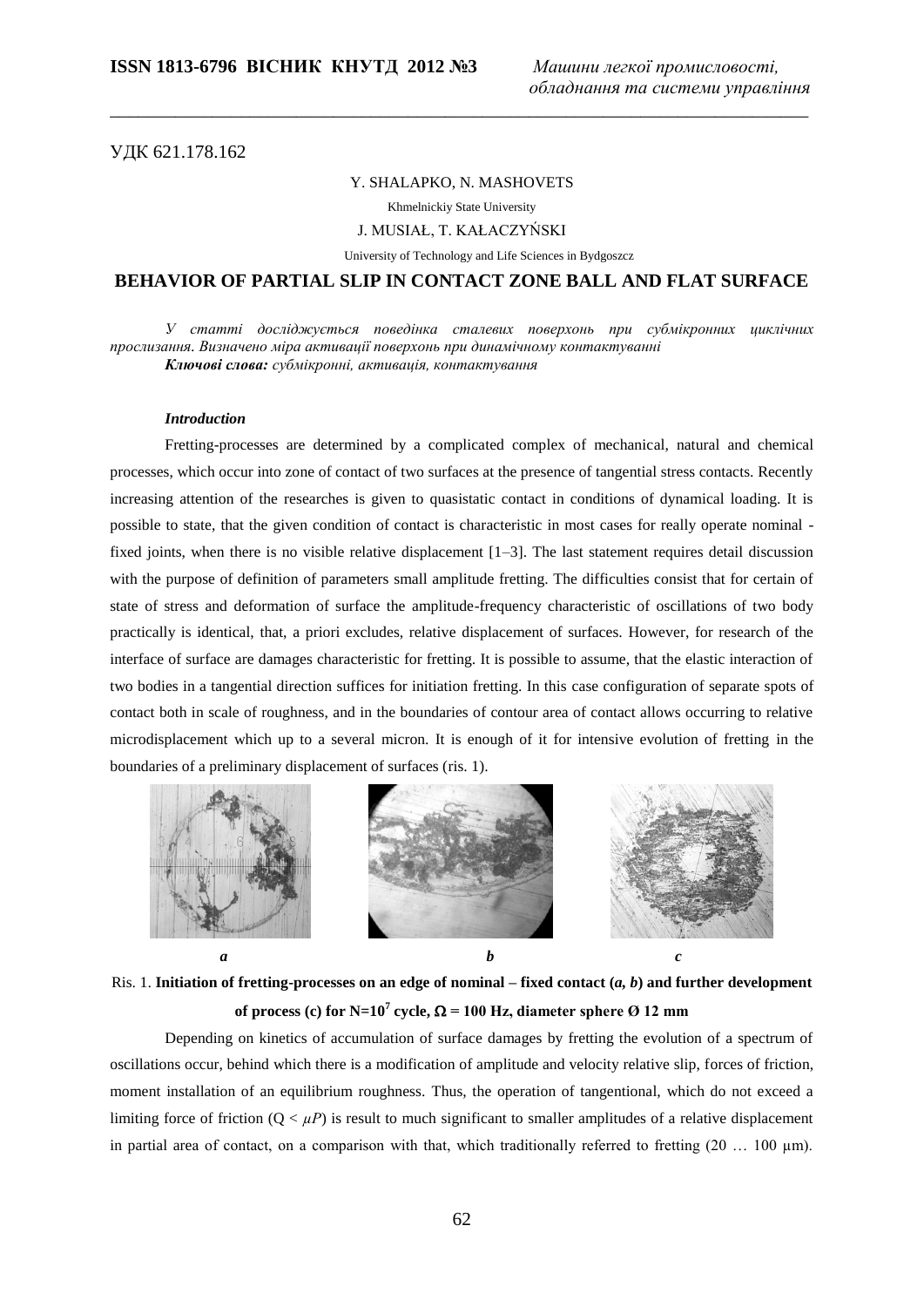Other part of contact is deformed is agreed and is named as a zone of stuck. From the general equation of equilibrium [4]:

\_\_\_\_\_\_\_\_\_\_\_\_\_\_\_\_\_\_\_\_\_\_\_\_\_\_\_\_\_\_\_\_\_\_\_\_\_\_\_\_\_\_\_\_\_\_\_\_\_\_\_\_\_\_\_\_\_\_\_\_\_\_\_\_\_\_\_\_\_\_\_\_\_\_\_

$$
Q = \mu P \left[ 1 - \left(\frac{c}{a}\right)^3 \right] \tag{1}
$$

let's receive ratio for sizes of zones of stick and slip:

$$
\frac{c}{a} = \left(1 - \frac{Q}{\mu P}\right)^{1/3} \tag{2}
$$

The relative displacement of two bodies for diameter of ring area of contact  $a$  is determined by expression:

$$
\Delta = \frac{3\mu P}{16 \cdot a} \left( \frac{2 - v_1}{G_1} + \frac{2 - v_2}{G_2} \right) \left[ 1 - \left( 1 - \frac{Q_x}{\mu P} \right)^{2/3} \right] \tag{3}
$$

Disregarding slip moment:

$$
\Delta = \frac{Q_x}{8a} \left( \frac{2 - \nu_1}{G_1} + \frac{2 - \nu_2}{G_2} \right)
$$
(4)

We investigated geometric performances of spot of contact for sphere and flat with from the point of view of development small amplitude fretting on the boundary of contact.

### *The equipment*

The scheme of plant for a research of frictional contact in conditions of fretting represented in a fig. 2. On an elastic beam with a sufficient rigidity in a tangential direction  $(2.10^6 \text{ H/m})$  the flat specimen 3 is placed. The ball 2 is fixed on vibrator 1 electromagnetic type. Frequency of vibration of 100 Hz. The displacement of each element of contact pair is check by through indicators (6, 7) inductive type, which probes are rigidly fixed. It excludes inertia micro impacts between a probe of the gauge and checking body. The normal load in contact was formed by an elastic element 4 with the help of rotations of the screw 5. Visual monitoring for oscillations and the digital information processing was made because of software product, developed by us, Dual ADC [2].

Optic research carry out on microscope MIM-10 and measurements of geometric parameters of contact on tool microscope IMC–10. Counter-specimen is ball-beating steel by a diameter 12 mm.



Ris. 2. *The scheme of plant for a research of frictional contact in conditions fretting*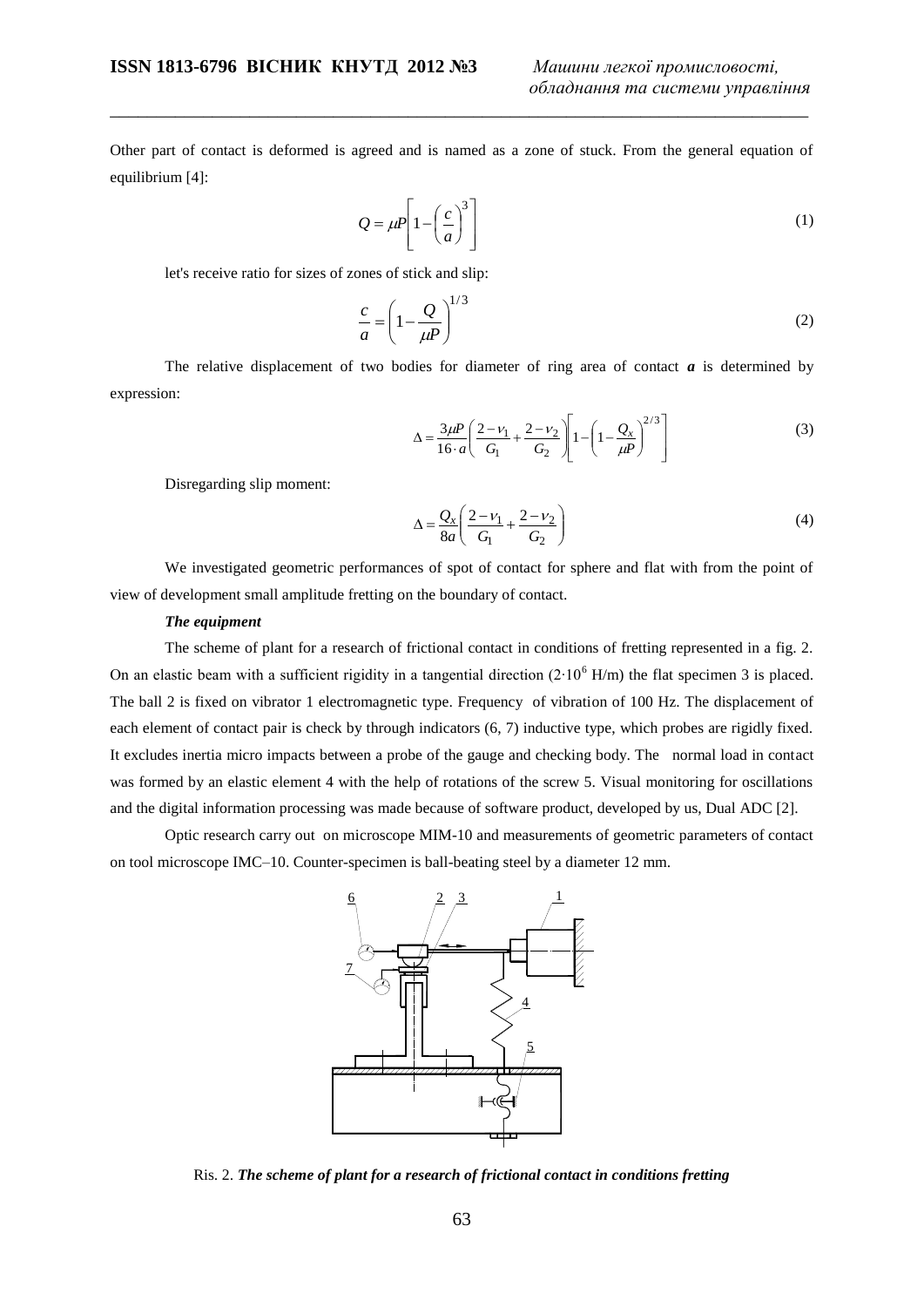#### *Configuration of contact*

Let's consider a picture of microdisplacement of points of two bodies, which are characterized as nominally - fixed contact. In the boundaries of a zone of stick all points of a surface test identical tangential displacements and the point  $K_1$  coincides with  $C_1$ ,  $K_2$  with  $C_2$ . Having set transition of the upper body  $x_1$ , the body 2 is shifted on  $x_2$ . The coordinates  $x_1$  and  $x_2$  are inspected immediately by gauges of displacement (ris. 3, a). The difference  $\Delta x = x_1 - x_2$  2 gives a relative displacement of two bodies (ris. 4).

\_\_\_\_\_\_\_\_\_\_\_\_\_\_\_\_\_\_\_\_\_\_\_\_\_\_\_\_\_\_\_\_\_\_\_\_\_\_\_\_\_\_\_\_\_\_\_\_\_\_\_\_\_\_\_\_\_\_\_\_\_\_\_\_\_\_\_\_\_\_\_\_\_\_\_

Since points  $K_2$  and  $C_2$  the ring slip zone for points  $K_3$  and  $C_3$  (fig. 3, b) begins. The points K and C mean points on a surface of contact which coincide before appendix of tangential force. The points  $A_1$  and  $B_1$  are deleted enough from contact, that it would be possible to place the gauge of displacement.

Let's consider a rigidity of a ball absolute. Then displacement  $\Delta x$  coincides with displacement of points of contact of ball  $\Delta x = K_1K_2$ . And point C tests elastic tangential displacement distinct from  $\Delta x$ .

Significances of slip˙ will be:

$$
\delta_s = x_k - x_c = (\Delta x + x_2) - (x_2 + u_e) = \Delta x - u_c \tag{5}
$$

The conditions of absence slip˙ are equality of displacement in a tangential direction of all points of contact. If the difference of displacement of two bodies  $\Delta x$ , which is inspected by the gauge of displacement, does not exceed an elastic displacement of points of contact, is satisfied condition:

$$
\mu \sigma_c < \tau_c \tag{6}
$$

where  $\sigma_c$  – distribution of normal stress in zone of stick,  $\tau_c$  – distribution, of tangential stress.

The relation of difference of points of contact in directions of axeses *x* and *y* a little also is possible to neglect displacements in a vertical direction  $\nu/(4-2\nu) \approx 0.09$  [4], where  $\nu$ – Poisson's constant.



Ris. 3. **Contact displacement in a zone of sticking (***a***) and slipping (***b***)**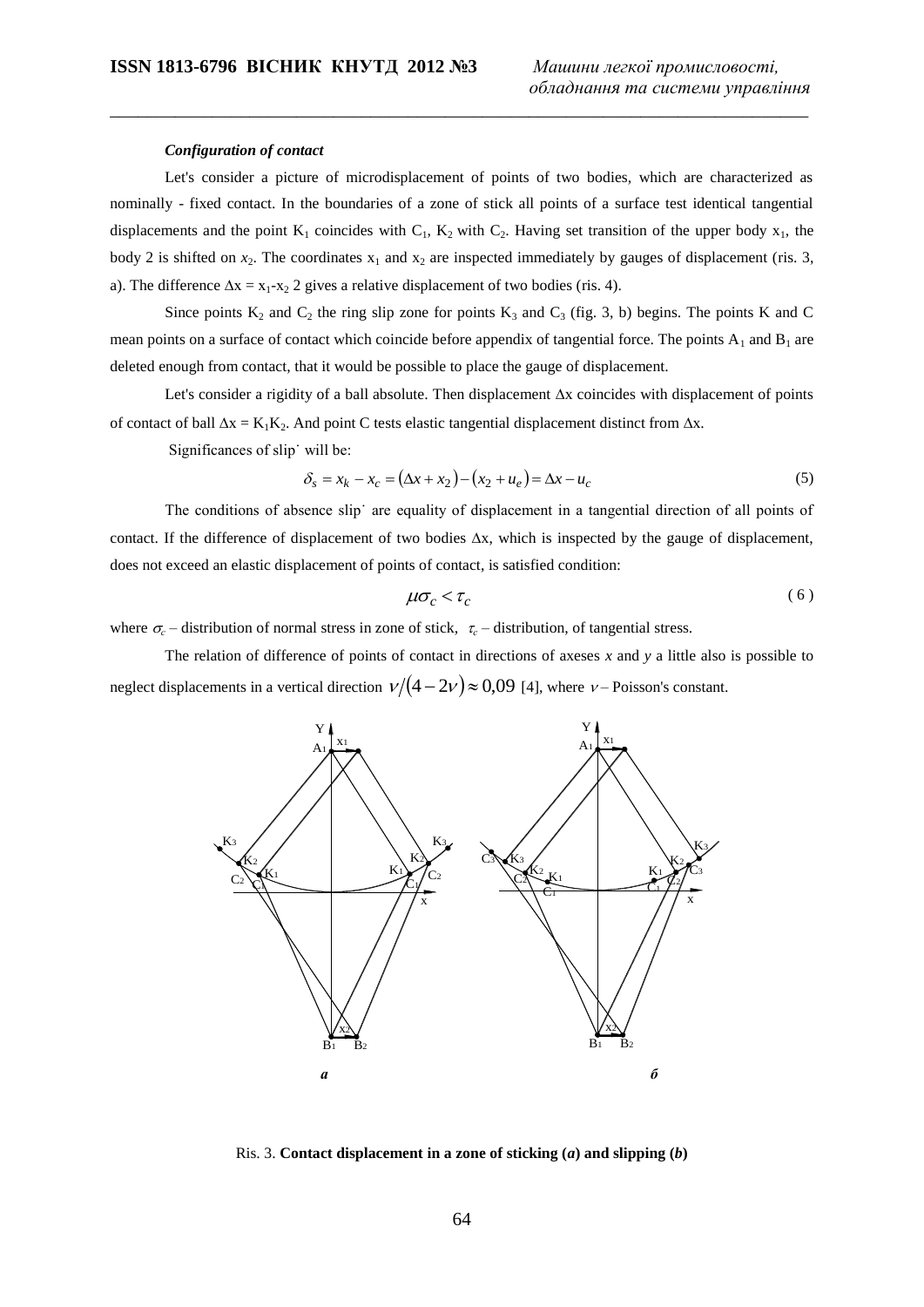

\_\_\_\_\_\_\_\_\_\_\_\_\_\_\_\_\_\_\_\_\_\_\_\_\_\_\_\_\_\_\_\_\_\_\_\_\_\_\_\_\_\_\_\_\_\_\_\_\_\_\_\_\_\_\_\_\_\_\_\_\_\_\_\_\_\_\_\_\_\_\_\_\_\_\_

Ris. 4. **The scheme of displacement of points contact of rigid sphere and flat**

Magnitude slip in a ring  $c \le r \le a$  we determined from the equation:

$$
s = \frac{3\mu P}{16Ga} \left(2 - v \left[ \left(1 - \frac{2}{\pi} \arcsin \frac{c}{r} \right) \left(1 - 2\frac{c}{r}\right) + \frac{2c}{\pi} \left(1 - \frac{c^2}{r^2}\right)^{1/2} \right] \tag{7}
$$

Relative tangential displacement [4]:

$$
\delta_x = \frac{3\mu P}{16a} \left( \frac{2 - v_1}{G_1} + \frac{2 - v_2}{G_2} \right) \left[ 1 - \left( 1 - \frac{Q_x}{\mu P} \right)^{2/3} \right] \tag{8}
$$

Dissipation of energy for a cycle of oscillations:

$$
\Delta W = \frac{9\mu^2 P_0^2}{16a} \left( \frac{2 - v_1}{G_1} + \frac{2 - v_2}{G_2} \right) \times \left\{ 1 - \left( \frac{Q_x}{\mu P} \right)^{5/3} - \frac{5Q_x}{\mu P_0} \left[ 1 - \left( 1 - \frac{Q_x}{\mu P_0} \right)^{2/3} \right] \right\}
$$
(9)

Settlement dependence of magnitude of slip of area  $c \le r \le a$  depending on coefficient of friction is shown in a fig. 4. Significance of a breadth of a ring zone and normal gain are taken from experiment. It is visible, that maximum slip takes place on the boundary of area of contact and their magnitude small enough.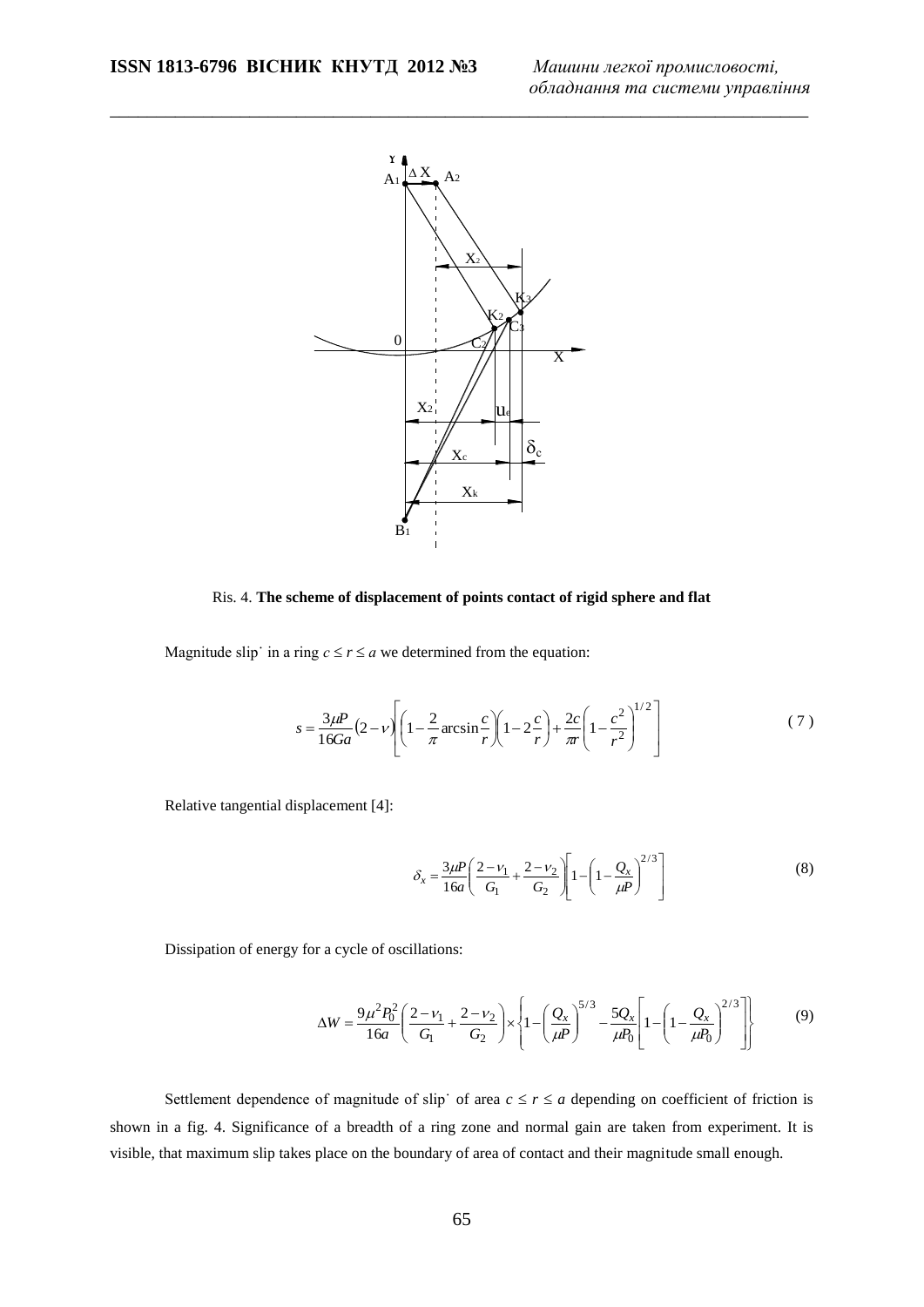

\_\_\_\_\_\_\_\_\_\_\_\_\_\_\_\_\_\_\_\_\_\_\_\_\_\_\_\_\_\_\_\_\_\_\_\_\_\_\_\_\_\_\_\_\_\_\_\_\_\_\_\_\_\_\_\_\_\_\_\_\_\_\_\_\_\_\_\_\_\_\_\_\_\_\_

Ris. 5. **Significance of tangential displacements of points of contact in ring area (a) and work of friction in**  slip zone (b) depending on of friction coefficient  $0,1 \le f \le 0.4$ . **Here c = 140**  $\mu$ m, a = 150  $\mu$ m, P = 40 H,  $\Omega$  = 100 Hz

Distribution of tangential stress, at condition of absence slip for only in two points of a ring zone in the (beginning and the end contact) extremity is determined from a ratio:

$$
q = \mu_0 \left( 1 - \frac{r^2}{a^2} \right)^{1/2} = \mu \frac{2P}{\pi a} \left( 1 - \frac{r^2}{a^2} \right)^{1/2}
$$
 (10)



Ris. 6. **The distribution of tangential stress and relative displacements in a zone slip (***a***). Structures of a zone slip in a result of small amplitude fretting (***b***)**